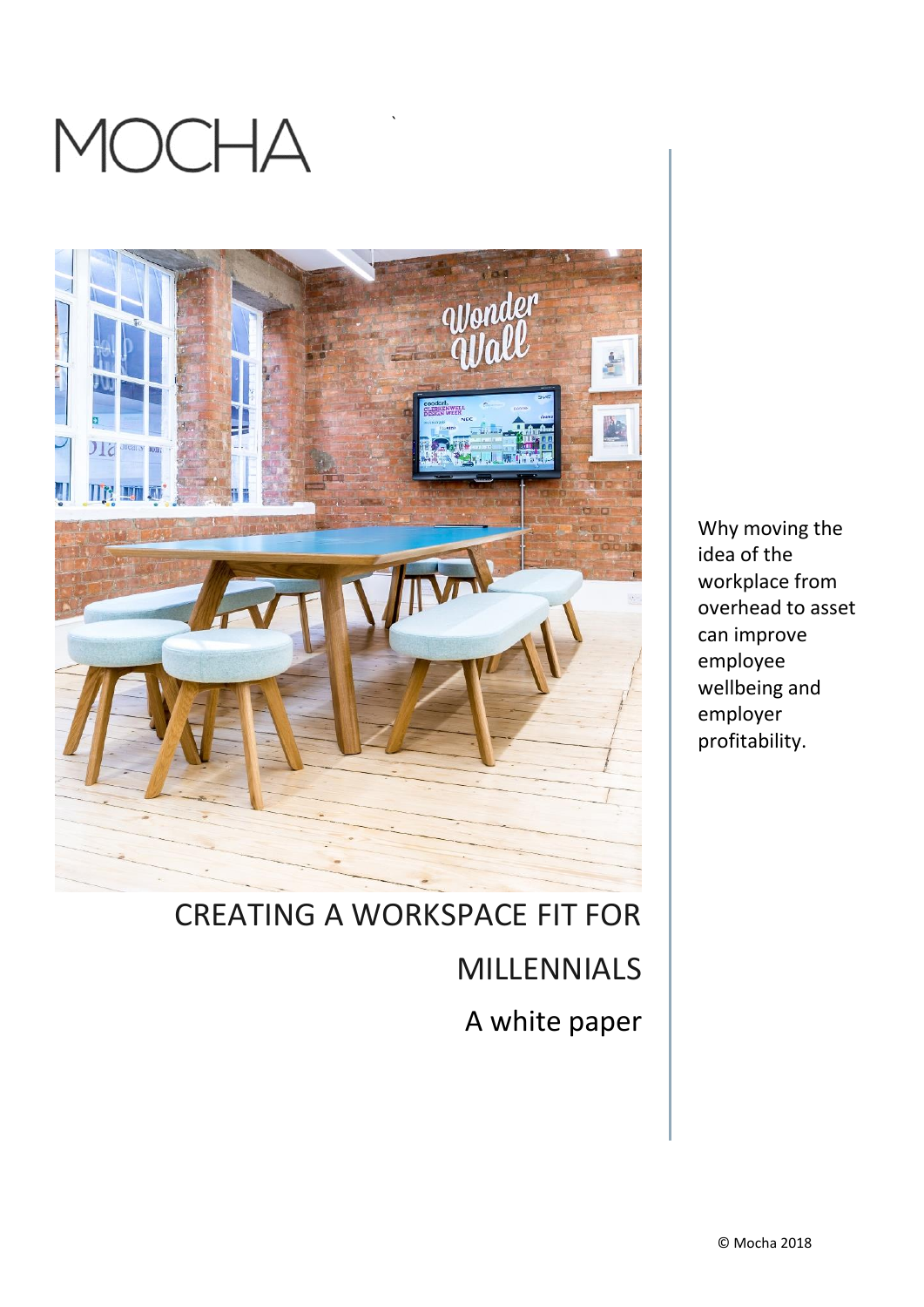## **CONTENTS**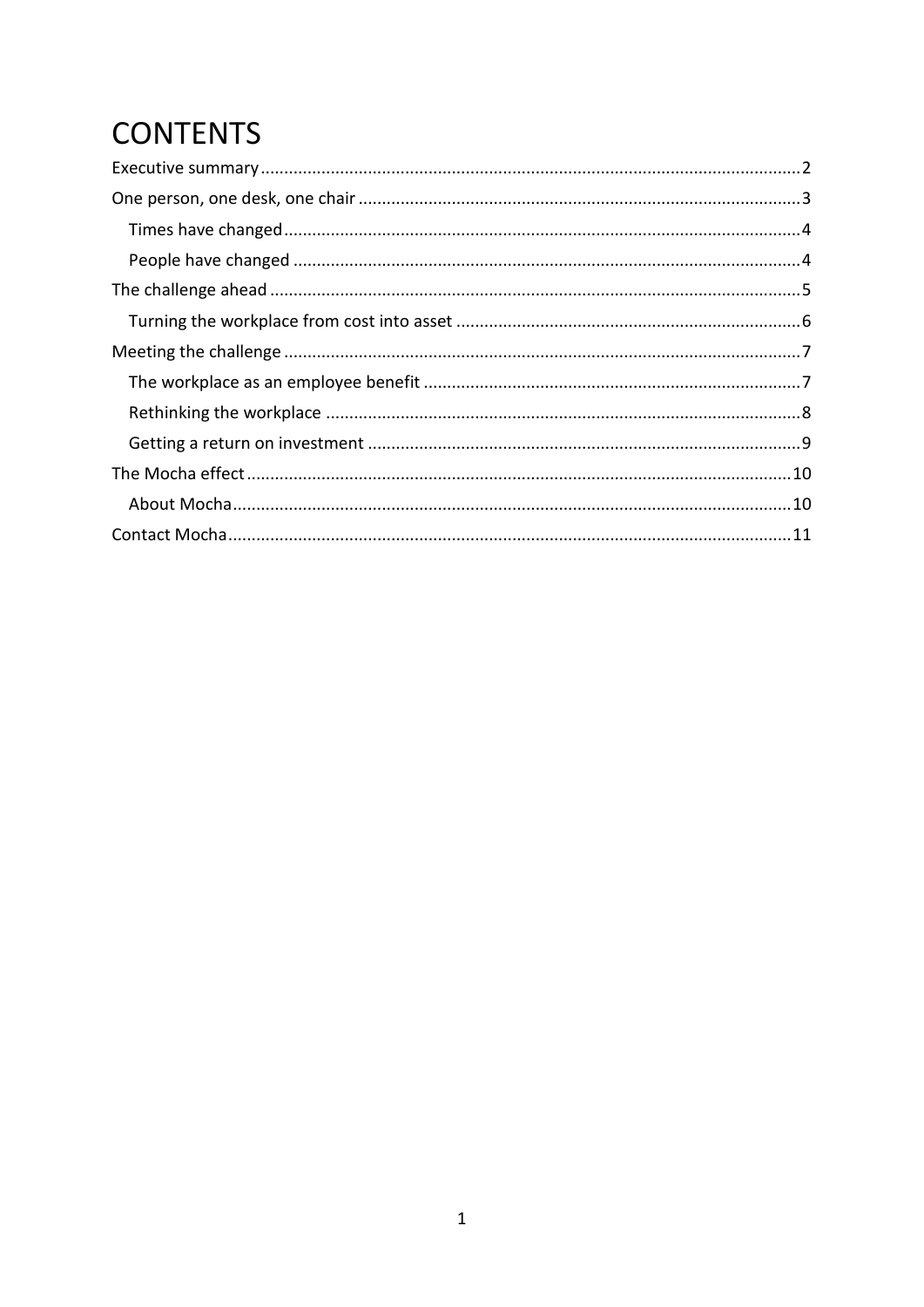### <span id="page-2-0"></span>EXECUTIVE SUMMARY

There's always been a place for the office, from one-person study to a workspace catering for thousands. This hasn't changed, what has changed is the way the office functions.

The people who work in offices today, those we call millennials or Generation Y, are different to those that went before them. Technology has seen to that. Millennials work differently and have different and modern ideas about how an office space looks and feels, and how it performs.

In the past, employers have viewed offices as a tool and an overhead. This mindset needs to change. In this white paper we will discuss how to meet this challenge *Millennials work differently and have different and modern ideas about how an office space looks and feels, and how it performs.*

and make the change that will benefit employees and make employers more profitable.

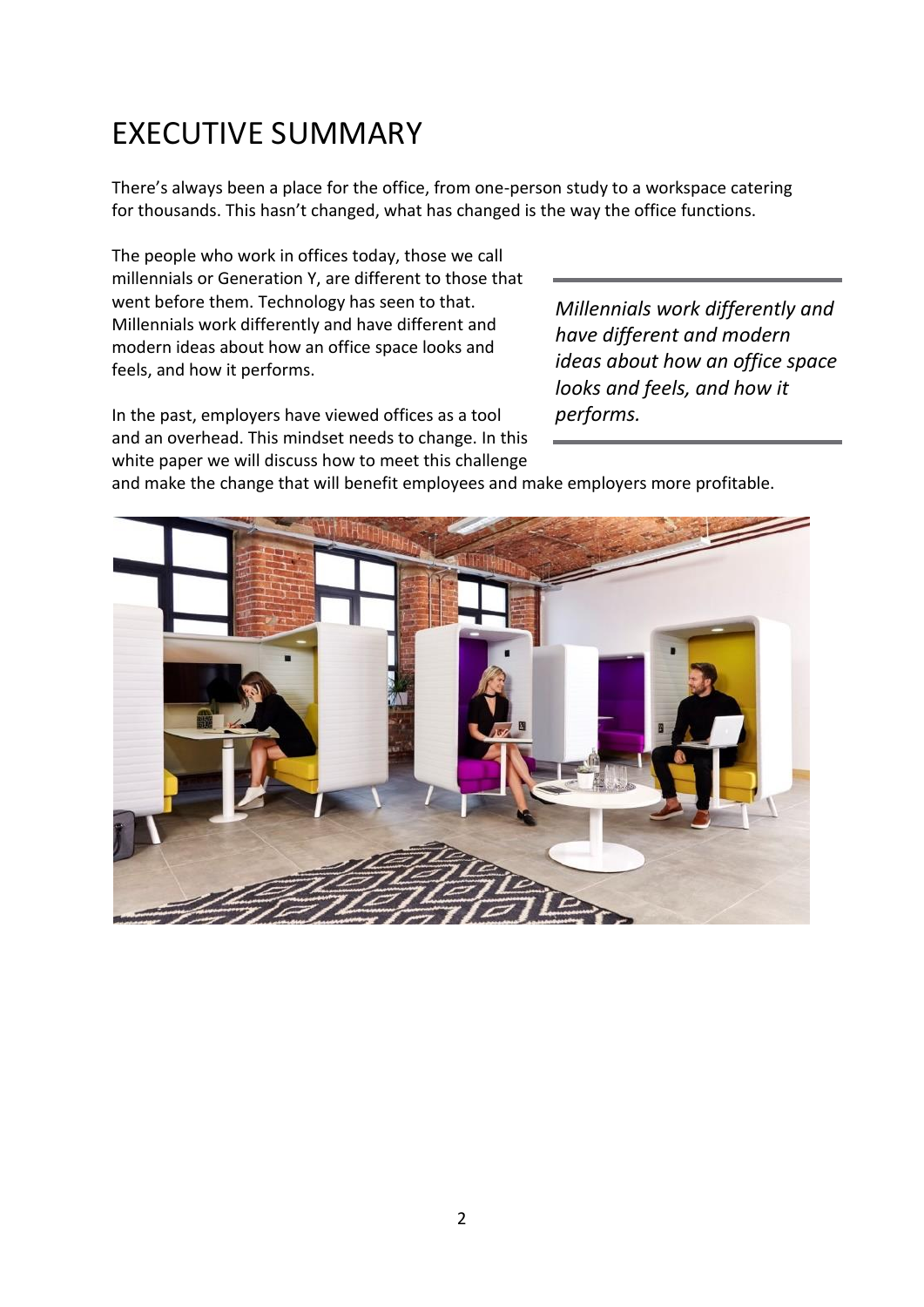### <span id="page-3-0"></span>ONE PERSON, ONE DESK, ONE CHAIR

There's nothing new about the office as a place of work; the office, in one form or another has existed for centuries. What has changed is the way we use the office.

Large organisations created the idea of the modern office, whether in the public or private sectors. The need to have workers in one place where they could communicate with each other was of paramount importance. This need created the

traditional idea of an office built on one person, one desk, one chair. Designing an office to fit these requirements was straightforward. To do their jobs, workers had to be at the office. To communicate with colleagues they had to be at the office. This meant everyone needed their own workstation. So the office consisted of rows of desks, chairs and cabinets.

*What has changed is the way we use the office.*

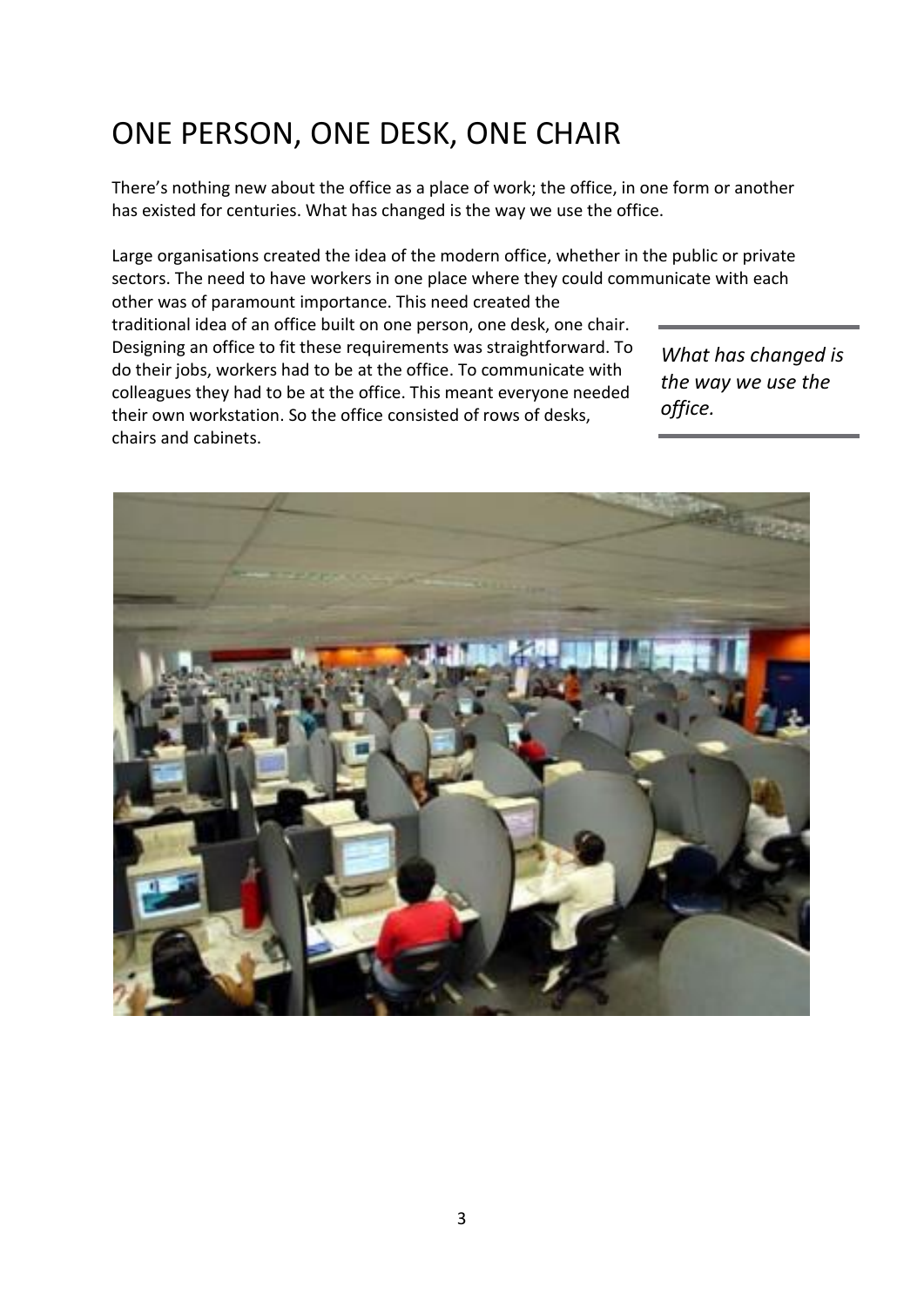#### <span id="page-4-0"></span>TIMES HAVE CHANGED

Technological leaps have brought us to the point where workers can be just as productive away from the office as in the office. Sometimes more productive. A laptop and a smartphone are all most so-called office workers need to set up office anywhere, whether at home, a high-street coffee chain, a motorway services, or anywhere else you care to imagine.

#### <span id="page-4-1"></span>PEOPLE HAVE CHANGED

The group we call millennials, or Generation Y, are a different breed from their parents. Millennials have grown up with technology, and technology plays a key role in how they conduct themselves and run their lives, both at work and away from work. This means millennials have a completely different outlook on the workplace. Rather than being a functional space, a means to an end, to millennials the look and feel of the workplace can be an end in itself. They care about where they work.

A survey carried out in 2017 by IPSOS, for American furniture supplier National Business Furniture, looked at what millennials think of the workplace and the factors that influence them.

- Design 76% of millennials felt strongly about office design and how it influences them.
- Upgrades 70% wished for a workplace upgrade.
- Location 70% cared about their office location.

The modern office needs to consider the millennial population and their views on the workplace because, by 2020, they will form 35% of the workforce (source: Manpower Group, 2016).

*Rather than being a means to an end, to millennials the look and feel of the workplace can be an end in itself.*



This is the challenge.

*…workers can be just as productive away from the office as in the office.*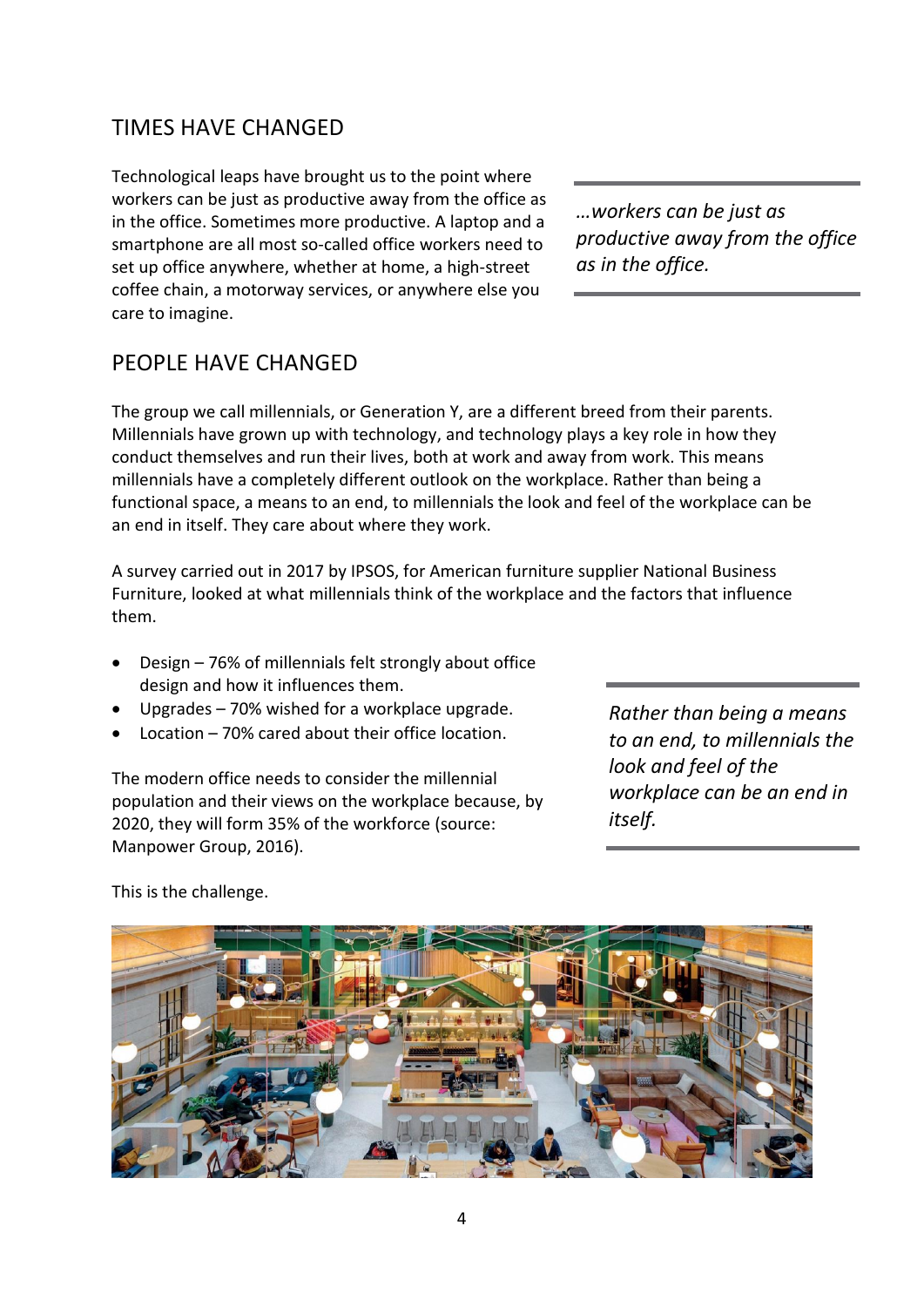### <span id="page-5-0"></span>THE CHALLENGE AHEAD

As long as employers view the workplace as an overhead, its overall contribution to productivity is self-limiting. As we've discussed already, millennials are looking for a workplace that stimulates them and appeals to their wider sense of wellbeing. Provide a workplace that ticks these boxes and employers will reap the benefit in improved productivity, as well as improved employee wellbeing and the accompanying reduced absence levels. This all contributes to the holy grail of improved profitability.

Gallup's 2017 report, *State of the Global Workplace*, reveals that a mere 11% of British workers feel engaged at work, with 68% not engaged and 21% actively disengaged. The statistics across wider Western Europe aren't too dissimilar. The same report tells us that one of the most important considerations for business leaders is the growing importance of the millennial generation: understanding what they want as employees will largely determine a company's success over the next 20 years.

*…millennials are looking for a workplace that stimulates them and appeals to their wider sense of wellbeing.*

Millennials will not tolerate a workplace that holds them back; providing a workplace that plays to their strengths will build engagement among millennials. Engaged employees turn up for work and work harder. Indeed, the Gallup report tells us that highly engaged businesses can point to 41% lower absenteeism and 17% higher productivity.

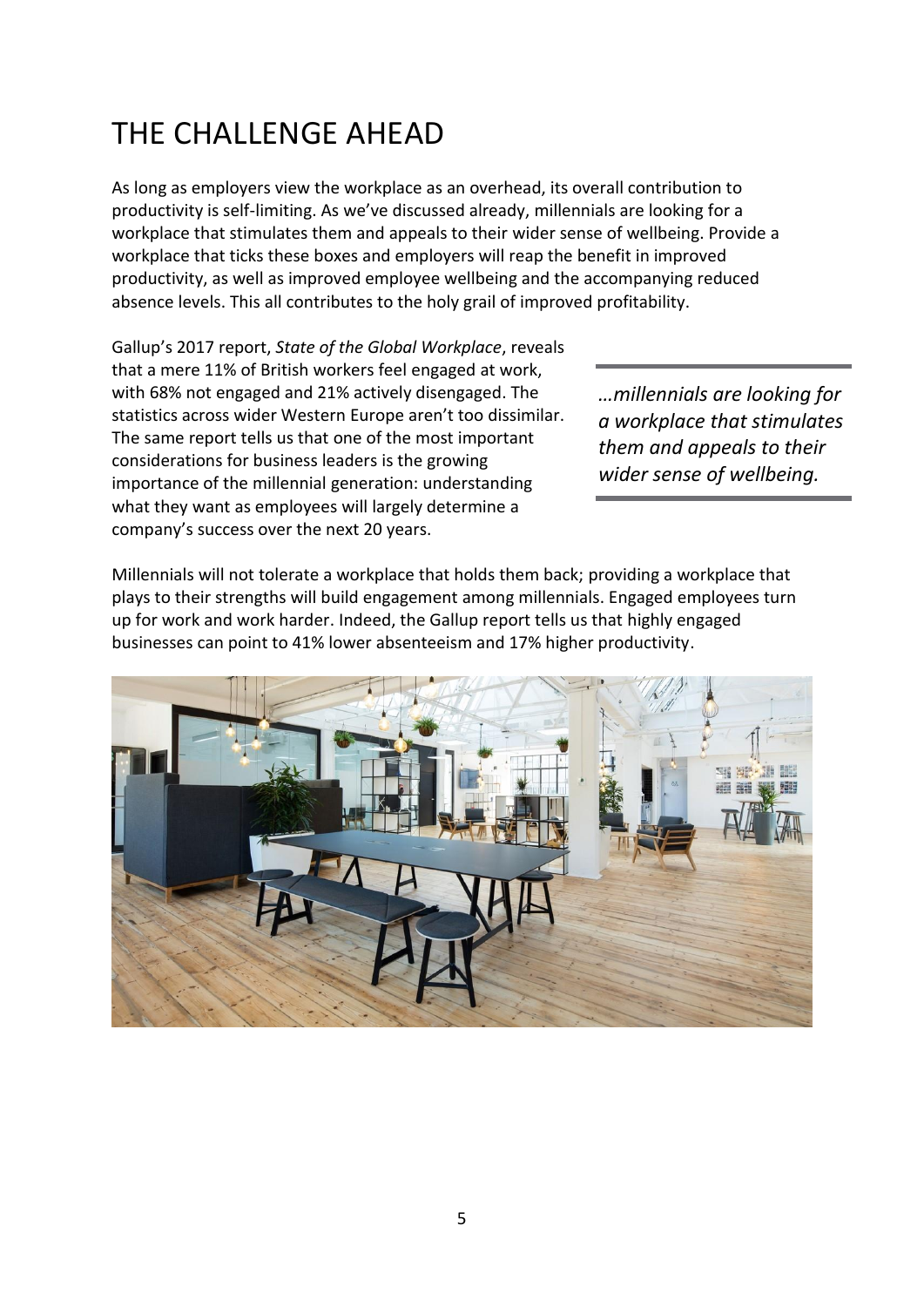### <span id="page-6-0"></span>TURNING THE WORKPLACE FROM COST INTO ASSET

Overheads are a drain on profits while assets contribute to profitability. Moving the workplace from a cost to an asset represents a big leap towards improved profitability. But how? With creative office design, resulting in:

- better use of space breakout areas that foster working together, and an environment that encourages employees away from their desks all contribute to higher engagement
- enhanced productivity creating a workplace that employees are proud of, and want to turn up to, improves the overall sense of wellbeing and promotes higher productivity
- improved teamwork being creative with workplace design encourages employees to adopt similar attitudes, encouraging teamwork and idea generation.

Employers have two options: they either recognise that technology and employee expectations have moved on, react and steal a march on the competition; or they bury their heads in the sand, do nothing and get left behind.

*Moving the workplace from a cost to an asset represents a big leap towards improved profitability.*

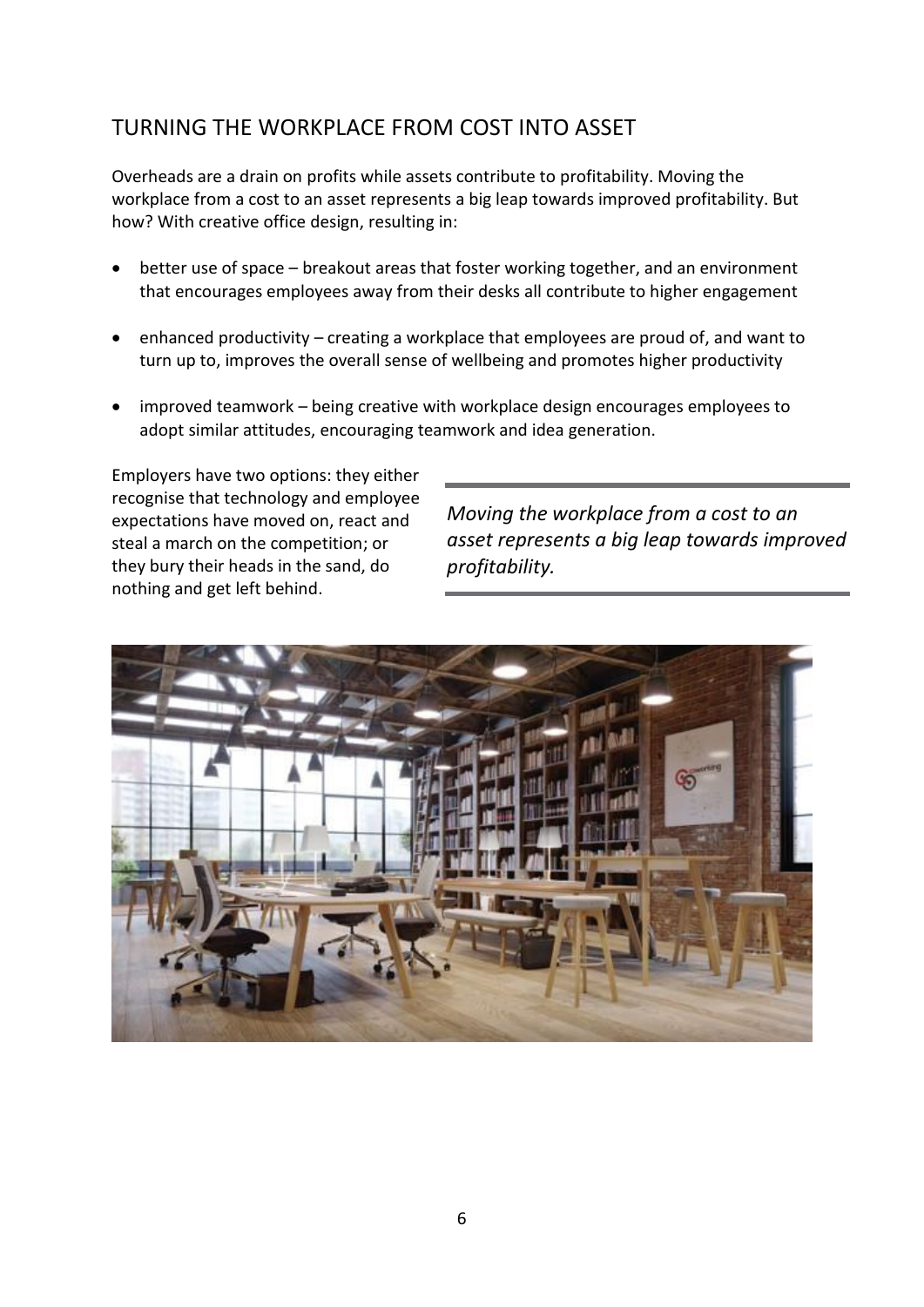### <span id="page-7-0"></span>MEETING THE CHALLENGE

To meet this challenge, employers need to take a far more considered approach and develop a different mindset.

#### <span id="page-7-1"></span>THE WORKPLACE AS AN EMPLOYEE BENEFIT

Once employers begin viewing the workplace as an asset rather than an overhead, it's only a small step to take it to another level: presenting it as an employee benefit.

Employee benefits as a motivational tool is a concept that employers understand. Employee benefits first came to the fore in the 1970s as a way around government pay policy and high marginal tax rates. They quickly caught on as a useful recruitment and retention tool and an attractive alternative to cash benefits; examples include cars, pensions, life assurance, and extra holiday.

*Millennials place the workplace much higher on their list of priorities when considering joining an employer or, just as important, staying with an employer*

As well as these, employers spend large sums of money providing sick-pay schemes and private health insurance to help employees when they become ill; however, the idea of creating a workplace that benefits employees by improving their wellbeing seems to have escaped employers. Providing a workplace that stimulates employee engagement and wellbeing can only reduce absenteeism and the costs that go with it.

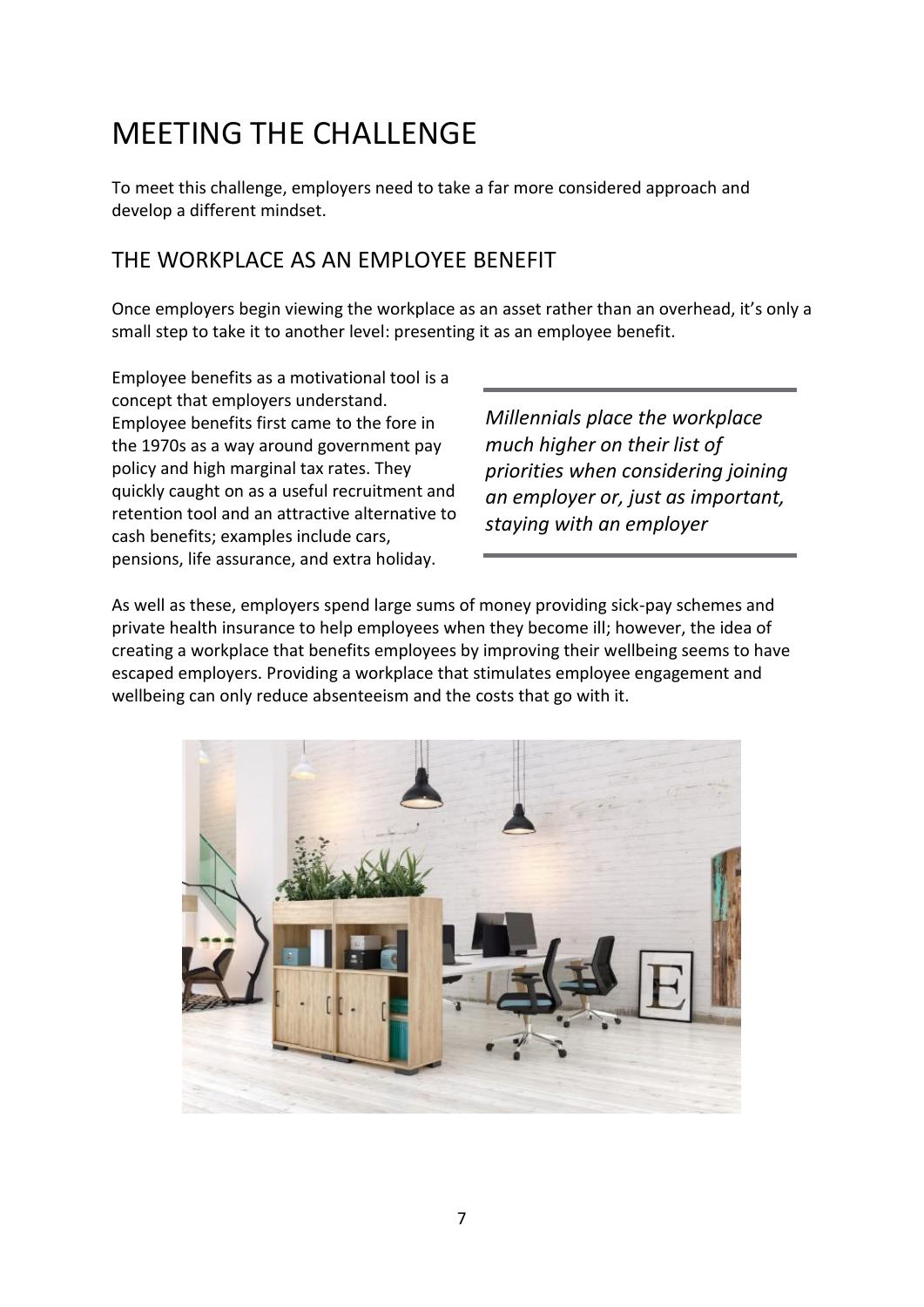Employers often invest in subsidised or even free restaurant facilities. Yet, employees spend, daily, seven to eight hours in the workplace compared with maybe thirty minutes in a restaurant.

Millennials will see an attractive and healthy workplace as a benefit. In turn, employers should view providing such a workplace as both an employee benefit and a valuable recruitment and retention tool.

As millennials switch on to the importance of work-life balance and wellbeing, they place the workplace much higher on their list of priorities when considering joining an employer or, just as important, staying with an employer. Research commissioned by Mindspace backs this up. The survey revealed that in the 18-24-year-old age group:

- 21% have rejected a potential employer because of a poorly designed office and lack of amenities
- 34% would willingly commute for up to two hours a day for an office that fits their needs
- 16% have left a job because of a poorly designed office.

#### <span id="page-8-0"></span>RETHINKING THE WORKPLACE

For decades, workplaces have been functional spaces, designed to accommodate processes and drive productivity. To accommodate the burgeoning millennial population, the workplace must evolve from a functional space to a people space.

That said, a workplace still must function and fulfil its primary objective – it's easy to build something that looks nice but doesn't work. Every business is unique and needs a different approach, but employers who accept this reality and become part of this revolution will evolve and grow into businesses equipped for the twenty-first century.

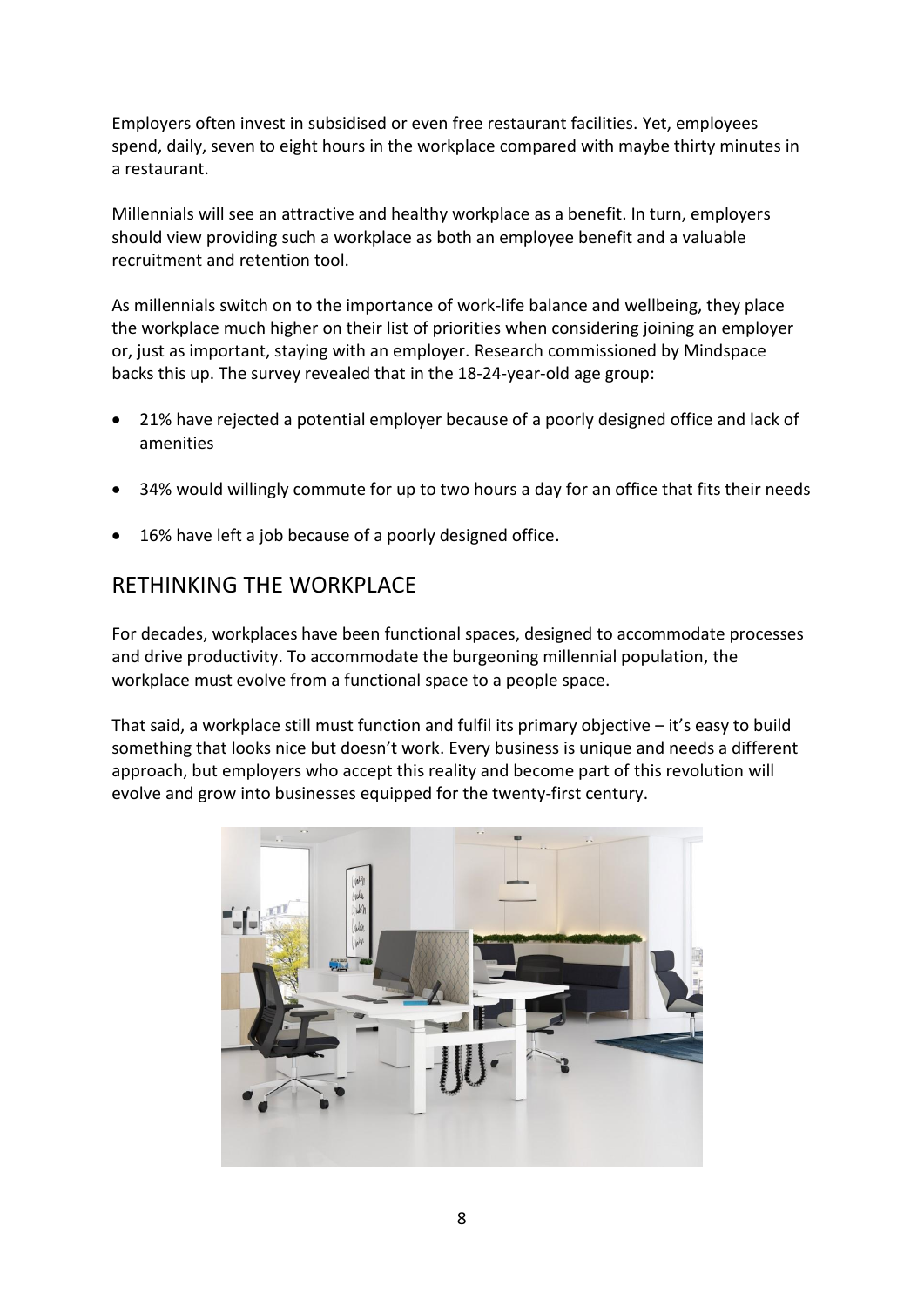#### <span id="page-9-0"></span>GETTING A RETURN ON INVESTMENT

The case for investing in the workplace is a compelling one. And you don't have to be a Red Bull or a Google with a big budget to join in – everyone can play, even small businesses with small budgets. It's just a question of degree, and creative use of space; breakout areas, quiet areas and appealing furnishings all make for an attractive place to work.

By creating a workplace that makes employees happy, it follows that productivity increases. Suddenly, work is a place where employees want to be, rather than somewhere they're eager to escape from.

Get creative with workplace design, build in spaces that encourage employees to get up from their desks and collaborate with colleagues and you generate a whole new mood of cooperation. This stimulates productivity.

*Suddenly, work is a place where employees want to be, rather than somewhere they're eager to escape from.*

Enhanced productivity is an employer's return on investment. We can add to this:

- smarter recruitment attract the best people
- better retention keep the best people and avoid the cost of repetitive recruitment
- improved employee wellbeing less absence.

Investing in creative workplace design will repay itself many times over.

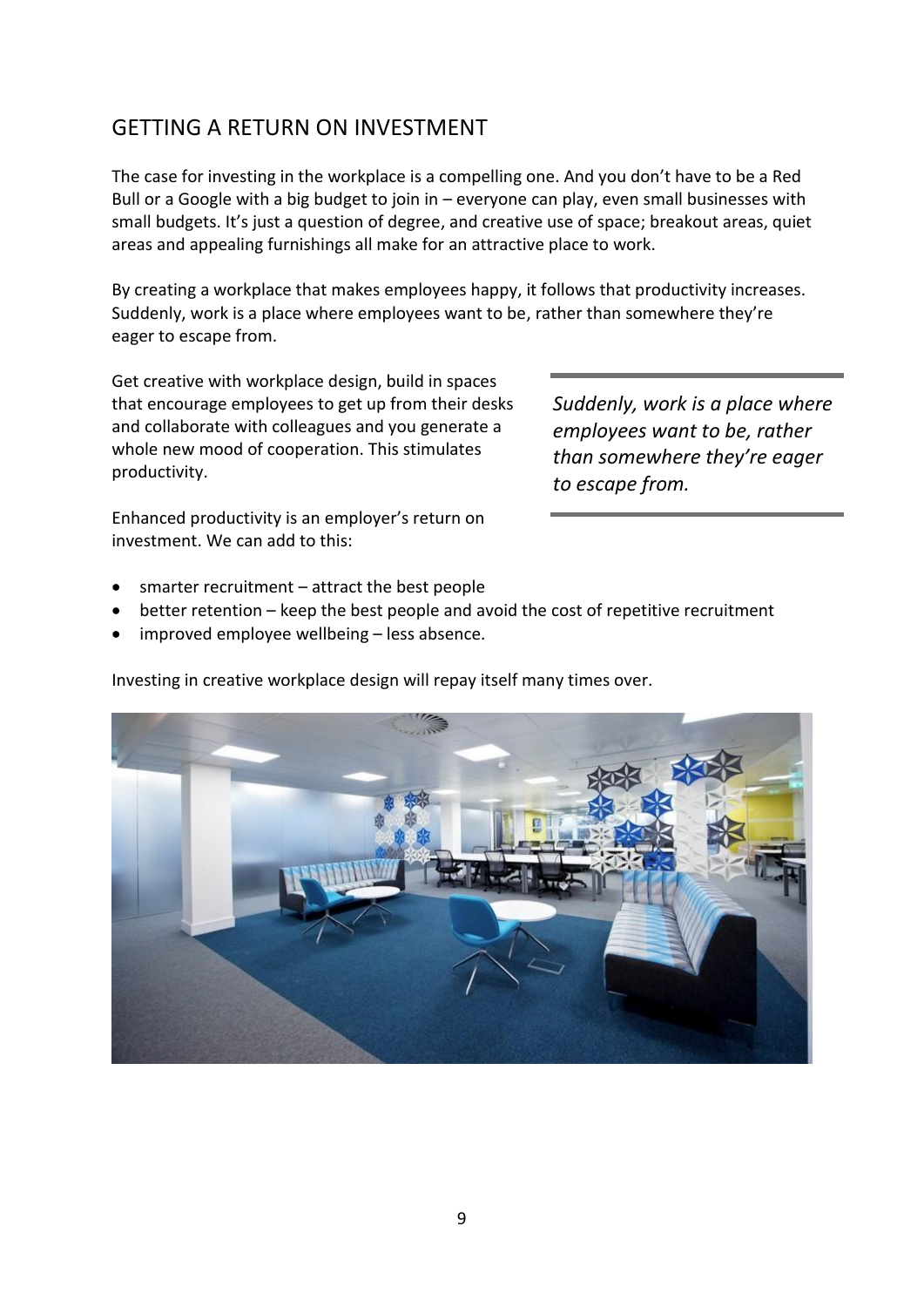### <span id="page-10-0"></span>THE MOCHA EFFECT

Mocha has a track record of helping to create exceptional workspaces. Mocha can add value to your business with our knowledge and expertise, backed by the products you need to create a workplace fit for millennials.

#### <span id="page-10-1"></span>ABOUT MOCHA

Mocha is a specialist independent supplier of commercial furniture and a main-dealer partner for over 60 UK and EUbased trade-only commercial furniture manufacturers.

Mocha supplies, delivers, and installs furniture for all kinds of spaces including: offices, hospitality, educational, and leisure.

*Mocha has a track record of helping to create exceptional workspaces.*

The Mocha team has been completing prestigious furniture fit-outs for more than 20 years. Notable clients include: Barclays Bank, The London Stock Exchange, Google, News International, and Sky.